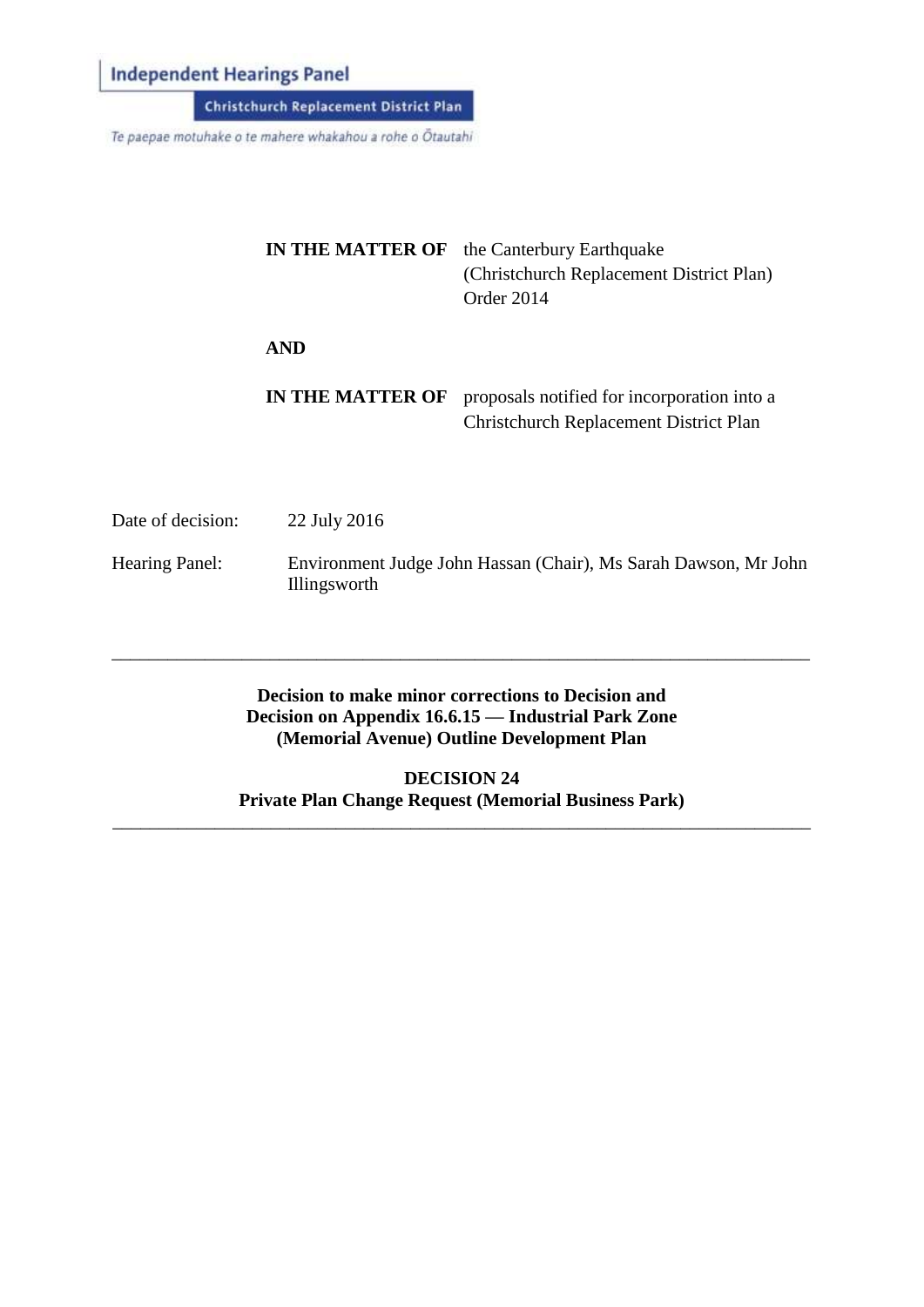### **Background**

[1] The Hearings Panel ('the Panel') issued its decision on proposals for the Industrial Park Zone (Memorial Avenue) ('Decision 24') on 13 June 2016. On 29 June 2016, we issued a further decision making minor corrections dealing with three matters, being: $<sup>1</sup>$ </sup>

- (a) a correction to changes we directed to the Council's closing version of the Memorial Avenue Outline Development Plan ('ODP'). These related to the extent of the restricted location for guest accommodation and the omission of a maximum height limit relating to part of this area;
- (b) an amendment to Decision 24 at [46] to correctly reflect the position of Andrew Centre Limited and Avon Hotel Limited;<sup>2</sup> and
- (c) clarification as to the extent of the Industrial Park Zone (Memorial Avenue).<sup>3</sup>

[2] We received a further memorandum ('the memorandum') from the Christchurch City Council ('the Council') requesting corrections to Decision 24 on 18 July 2016.<sup>4</sup> The first part of this decision addresses these corrections.

### **Decision as to minor corrections**

- [3] Clause 16 of Schedule 3 to the OIC provides as follows:
	- (1) The hearings panel may, at any time, issue an amendment to a decision to correct a minor mistake or defect in a decision of the panel.
	- (2) This power includes the power to amend or correct a proposal, provided that the amendment or correction is made before the proposal becomes operative in accordance with [clause 16](http://www.legislation.govt.nz/regulation/public/2014/0228/latest/whole.html#DLM6189936) of this order.

[4] Appendix A to the memorandum sets out the requested corrections in detail. The Council summarised the nature of the corrections sought:

Te parenze motuliate o te matiere whalatery a robe o Ossutate

 $\frac{1}{1}$ Decision to make minor corrections to Decision 24, 29 June 2016.

<sup>2</sup> In response to a memorandum of counsel for Andrew Centre Limited and Avon Hotel Limited requesting correction to Decision 24, 23 June 2016.

<sup>3</sup> In response to a memorandum of counsel for the Christchurch City Council seeking clarification as to Decision 24, 24 June 2016.

<sup>&</sup>lt;sup>4</sup> Memorandum of counsel for Christchurch City Council requesting corrections to Decision 24, 18 July 2016.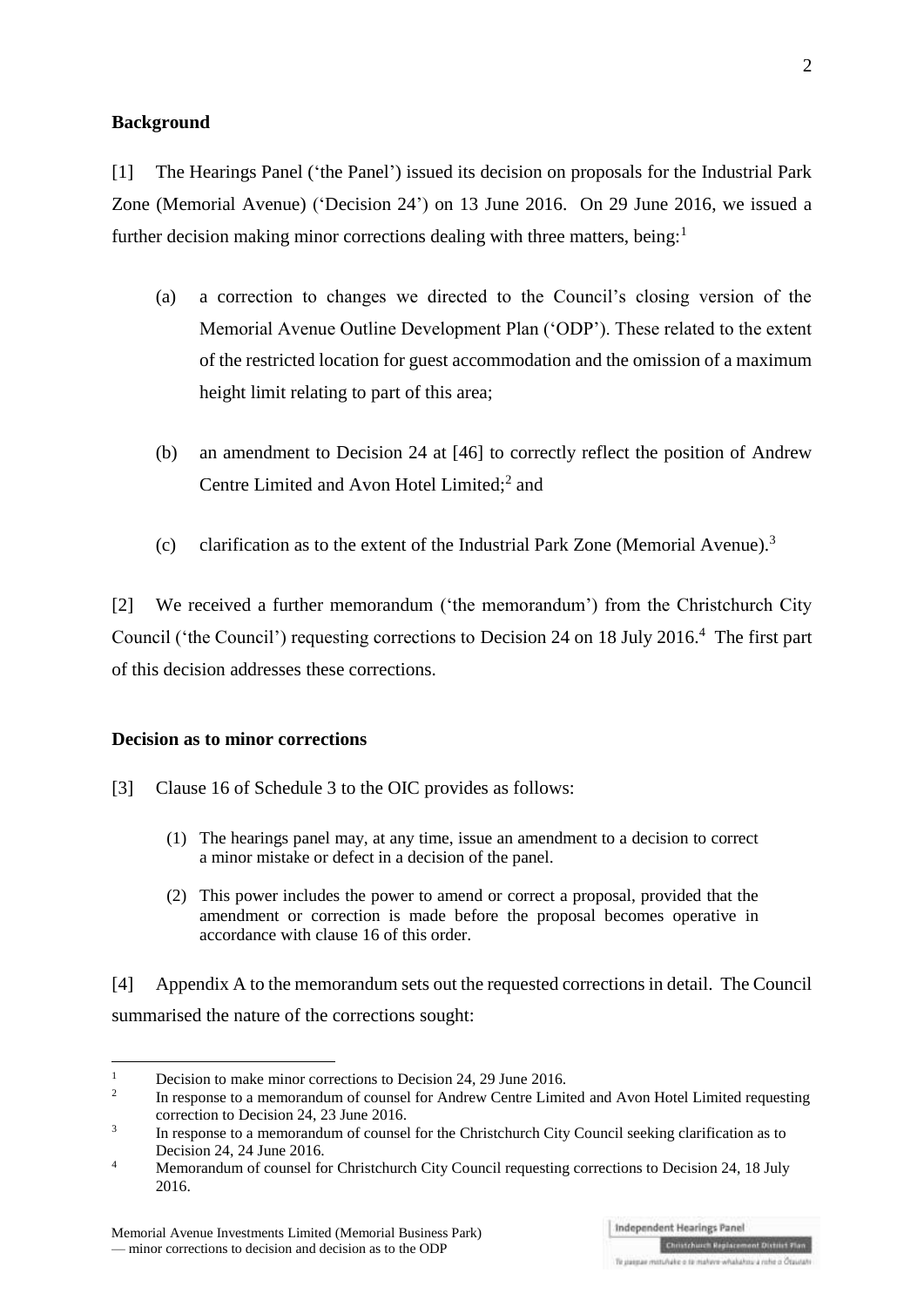[7] It is submitted that all corrections sought by the Council do not amend the content (ie, the merits) of the relevant provisions. The corrections sought are simply to rectify mistakes or inaccuracies or to assist users with navigating the Plan, rather than the substance (merits) of the affected provisions. The requested corrections are recorded in **Appendix A** to this application.

[5] We accept those submissions as sufficiently justifying the corrections sought in Appendix A to the memorandum, with one exception: we do not agree with the Council that a change is required to Rule 16.4.7.1.4 Discretionary activities. The Council sought the following note be added to that rule:

Note: refer also to rule 16.4.2.4 Discretionary activities<sup>5</sup>

[6] Plan readers are already alerted to the fact that activities are also subject to the rules in 16.4.2 (activity status tables) in the introductory section to 16.4.7. Accepting the change requested by the Council would result in an unnecessary exception to the adopted style.

[7] We direct changes using our powers under cl 16 of Schedule 3 to the OIC by amending Decision 24 in accordance with Schedule 1. For the sake of completeness, but for information only, Schedule 1 also includes minor corrections made to our Stage 2 decision on the Industrial Proposal (Decision 23: Commercial (Part) and Industrial (Part) — Stage 2).

#### **Decision on the ODP**

[8] As background to this matter, Decision 24 stated:

[287] The Decision Version lists amendments that are required to the ODP to ensure it aligns with this decision. Once and updated ODP is received according to our directions, a second decision will issue for the purpose of its inclusion in the CRDP.

[288] The Council is directed to confer with MAIL and other parties (and as appropriate Secretariat staff) and file an updated ODP addressing the matters noted in the Decision Version…

[9] Subsequent to the clarification in our 29 June 2016 Minor Corrections Decision, the Council, as directed, provided the Panel with a memorandum that included the updated ODP to reflect the required amendments ('ODP Memorandum'). 6

1

<sup>5</sup> Memorandum, page 3.

<sup>&</sup>lt;sup>6</sup> Memorandum of counsel on behalf of Christchurch City Council filing updated ODP dated 30 June 2016.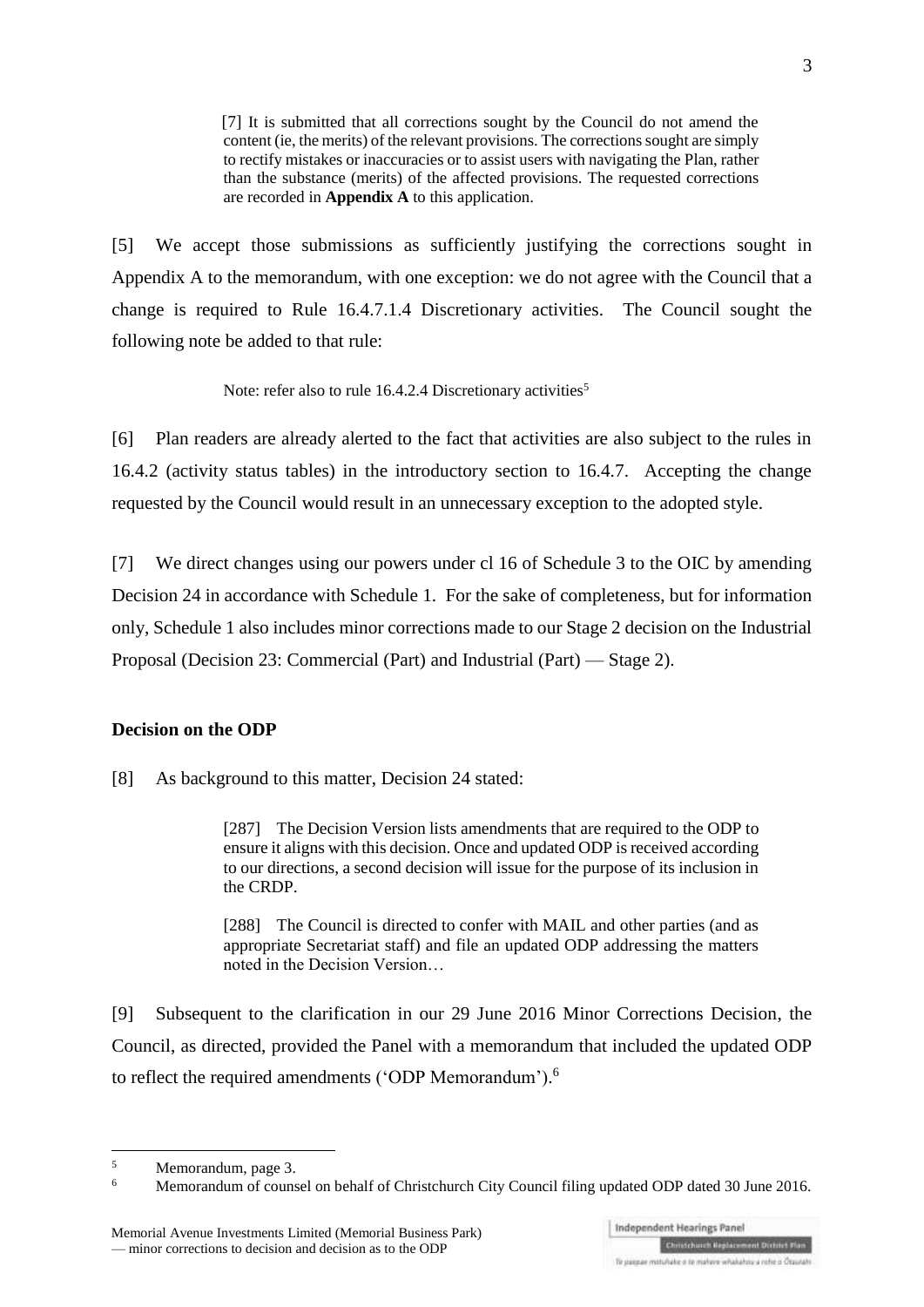[10] At paragraph 2 of the ODP Memorandum, the Council states:

Following receipt of Decision 24, the Council conferred with MAIL and all submitters involved with the hearing. No further consultation has taken place since receiving the Corrections Decision.

[11] We accept that the Council has conferred with parties, as per our direction at [288] of Decision 24, to the extent necessary.

[12] Upon reviewing the updated ODP, we are satisfied that it gives effect to Decision 24 and confirm it as part of this decision. We attach the ODP as Schedule 2 to this decision. For completeness, the updated ODP is also included in Schedule 1.

For the Hearings Panel:

Environment Judge John Hassan Chair

 $\rightarrow$ 

Ms Sarah Dawson Panel Member

- minor corrections to decision and decision as to the ODP

Mr John Illingsworth Panel Member

Independent Hearings Panel Memorial Avenue Investments Limited (Memorial Business Park) -<br>Christchurch Replacement District Plan

Te paepae motuhake o te mahere whakahou a rohe o Ōtautah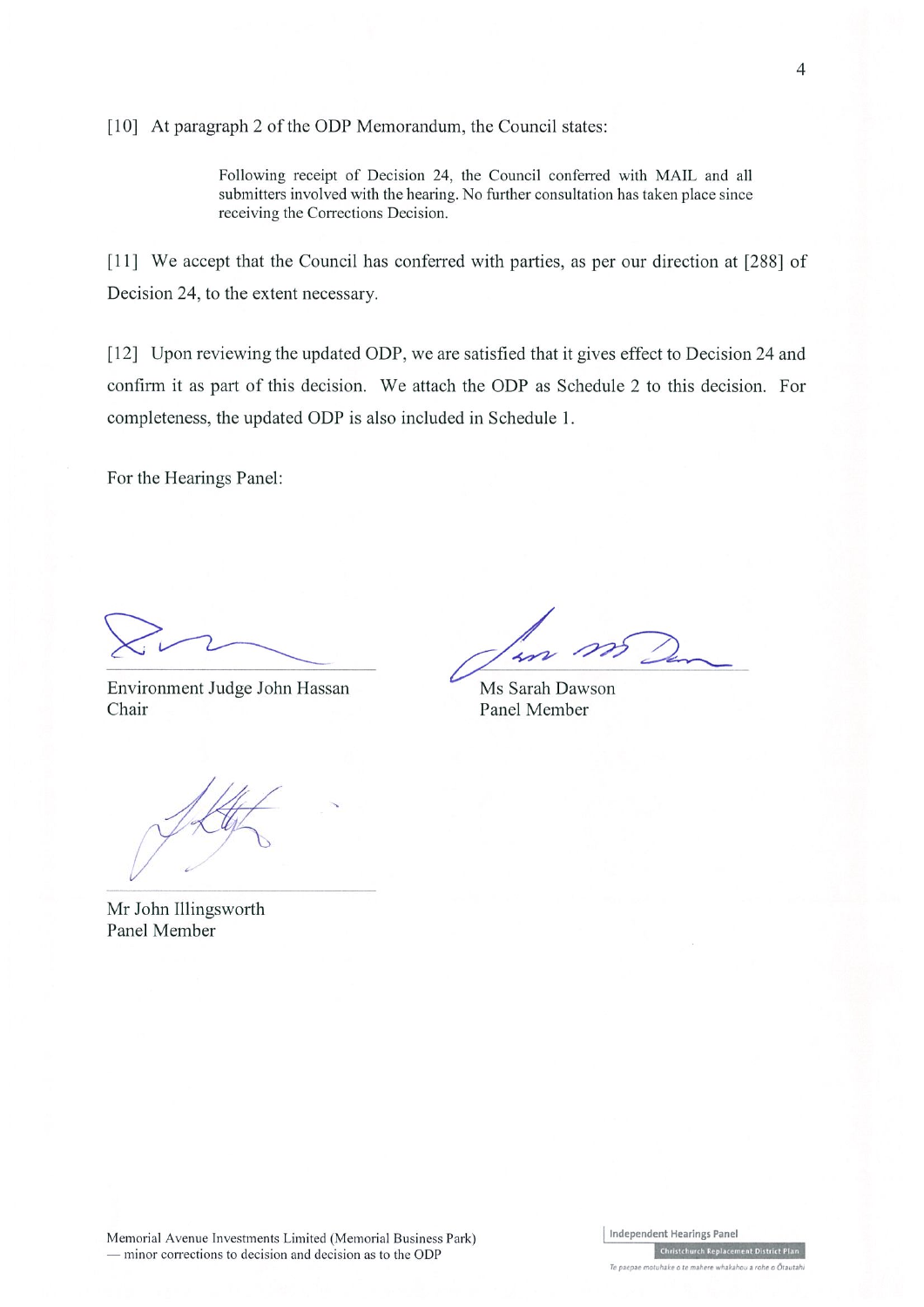## **SCHEDULE 1**

Amendments to Schedule 1B of Decision 24

Memorial Avenue Investments Limited (Memorial Business Park) — minor corrections to decision and decision as to the ODP

Independent Hearings Panel

**Christchurch Replacement District Flan** Te pagae mituliale e te maliere whalalmu a relie o Otautati